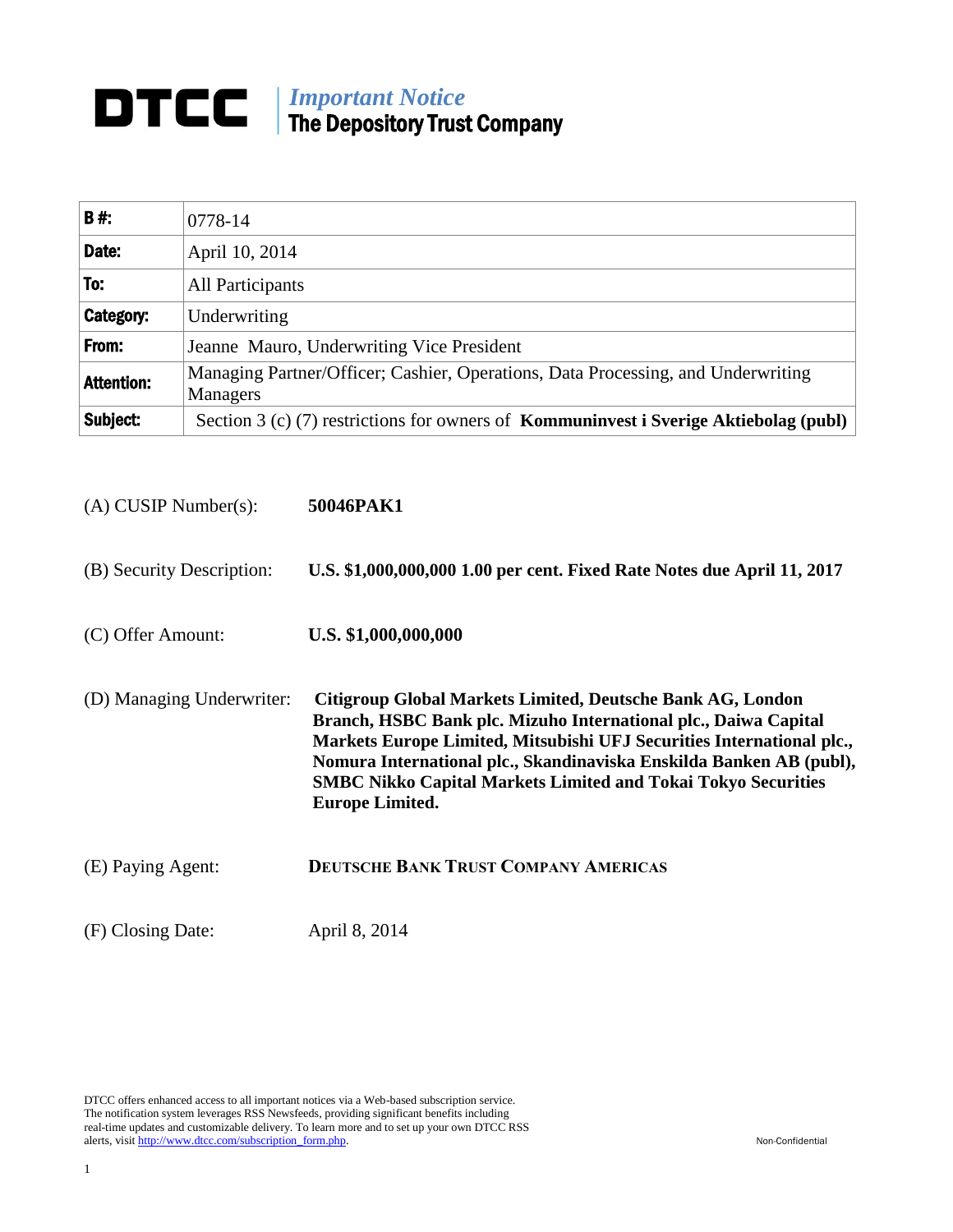## **Special Instructions:**

**Refer to the attachments for important instructions from the Issuer.**



**APRIL 8, 2014**

## **Re:** U.S. \$1,000,000,000 1.00 PER CENT. FIXED RATE NOTES DUE APRIL 11, 2017 **(CUSIP: 50046P AK1)**

The Issuer and the lead Distributors are putting Participants on notice that they are required to follow these purchases and transfer restrictions with regard to the above referenced security.

In order to qualify for the exemption provided by Section  $3(c)(7)$  under the Investment Company Act of 1940, as amended (the "Investment Company Act"), and the exemption provided by Rule 144A under the Securities Act of 1933, as amended (the "Securities Act"), offers, sales and resales of the U.S.\$1,000,000,000 1.00 per cent. Fixed Rate Notes Due April 11, 2017 (the "Securities") within the United States or to U.S. Persons may only be made in minimum denominations of U.S.\$200,000 to "qualified institutional buyers" ("QIBs") within the meaning of Rule 144A that are also "qualified purchasers" ("QPs") within the meaning of Section 2(a)(51)(A) of the Investment Company Act. Each purchaser of Securities (1) represents to and agrees with the Issuer and the Distributors that (A) (i) the purchaser is a QIB who is a QP (a "QIB/QP"); (ii) the purchaser is not a broker-dealer which owns and invests on a discretionary basis less than \$25 million in securities of unaffiliated issuers; (iii) the purchaser is not a participant-directed employee plan, such as a 401(k) plan; (iv) the QIB/QP is acting for its own account, or the account of another QIB/QP; (v) the purchaser is not formed for the purpose of investing in the Issuer; (vi) the purchaser, and each account for which it is purchasing, will hold and transfer at least the minimum denomination of Securities; (vii) the purchaser understands that the Issuer may receive a list of participants holding positions in its securities from one or more book-entry depositaries; and (viii) the purchaser will provide notice of the transfer restrictions to any subsequent transferees; or (B) it is not a U.S. Person and is purchasing the Securities outside the United States and (2) acknowledges that the Issuer has not been registered under the Investment Company Act and the Securities have not been registered under the Securities Act and represents to and agrees with the Issuer and the Distributors that, for so long as the Securities are outstanding, it will not offer, resell, pledge or otherwise transfer the Securities in the United States or to a U.S. Person except to a QIB that is also a QP in a transaction meeting the requirements of Rule 144A. Each purchaser further understands that the Securities will bear a legend with respect to such transfer restrictions. See "Transfer Restrictions" in the